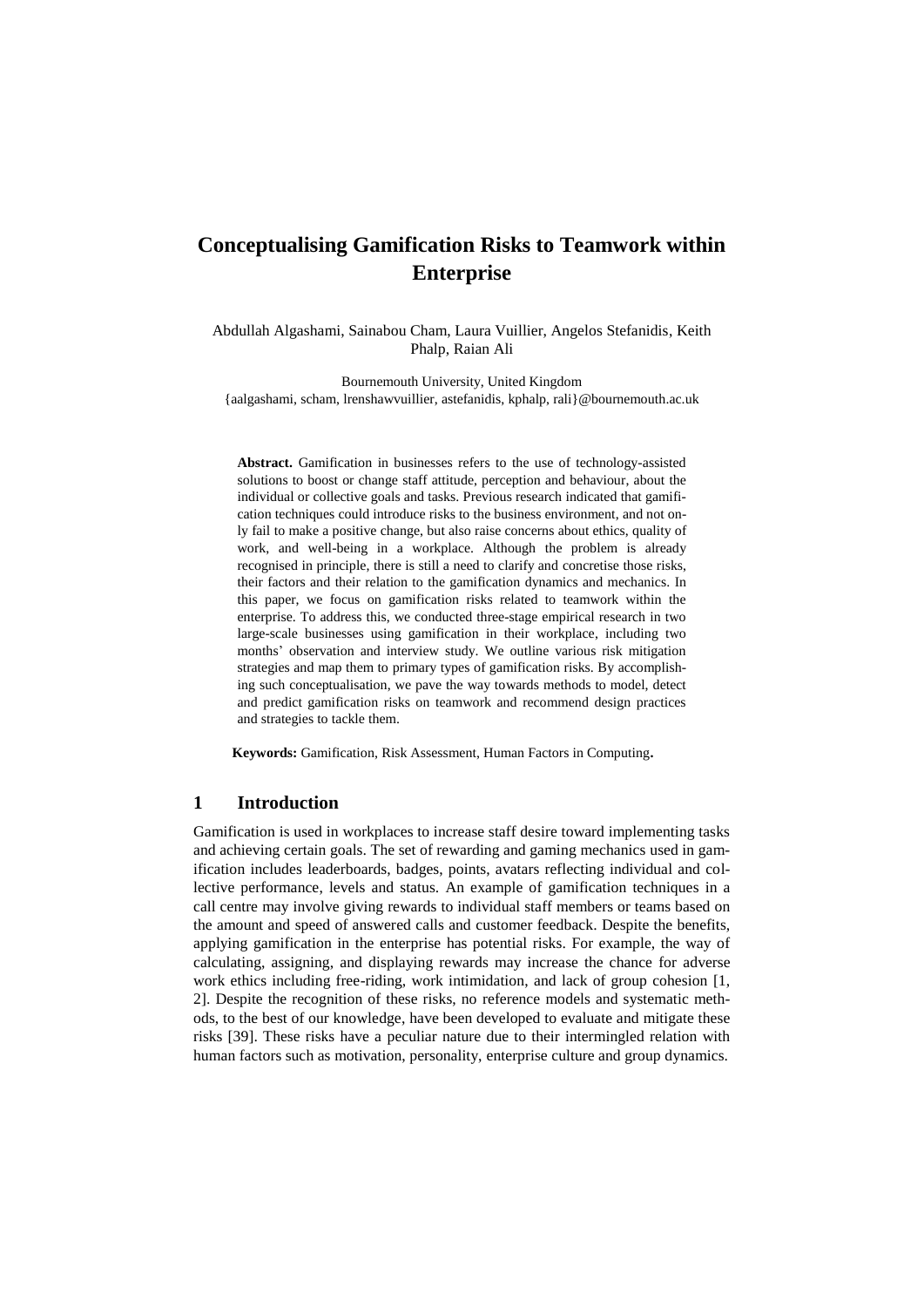Risk management is a subject of research in various areas, including information systems, business process management, and enterprise modelling [3-6]. Risks modelling has been studied in various settings, such as in small and medium enterprises where risks should be captured and represented alongside the various stages of the system analysis and design lifecycle [7]. Risk management has also been studied within the area of business process management for their effect on the flow of operation and its decisions [6]. It has also been argued that the concern for compliance risks and operational risks should be incorporated during the design-time and also run-time stages of business processes [8]. Risks considered in enterprise modelling literature are mainly related to mainstream requirements such as security, privacy, compliance and capability [8, 9]. Gamification engineering methods, reviewed in [10], are mainly focused on providing steps and techniques for designing the game mechanics in the first place and tend to overlook their risks.

Gamification risks have a unique nature in comparison to risks typically studied in information systems literature. Ethical concerns and negative connotations of gamification as being an exploitation tool are increasingly becoming a primary concern when deciding to adopt gamification solutions in enterprises. In [11] Kumar and Herger identified five steps towards the design of such motivational systems and their game elements and named the approach as "Player Centred Design". The emphasis is on the awareness of ethical considerations in the design process. In [12] Apter and Kerr highlighted the unwanted effects - such as stress and anxiety - resulting from pressures for efficiency through the application of gamification on staff daily tasks. Thiebes et al. [13] conducted a systematic literature review on design for motivation through gamification and found that research on the risks of these elements is still in its infancy and opens the way for more research in the area.

Risks of a gamification systems applied in an enterprise stem mainly from their usage or perceived usage as an appraisal and performance monitoring mechanism, as well as a pressure tool to perform better. Gamification elements can be used to motivate individuals via self-monitoring and self-comparison. For example, a progress bar can be used to encourage delivery staff to distribute a parcel within a specific time frame and following a specific process by showing them their current status and the remaining time and stages. Peer-comparison is another modality which can increase the perception of gamification as a pressure or intimidation tool. This includes elements like leaderboards, levels and badges assigned to individuals but visible to all team members and meant to motivate by reflecting and acknowledging individual metrics, such as customers' feedback on them.

Despite the recognition of potential side-effects of gamification, factors that contribute to these risks still need to be identified and conceptualised in a comprehensive and concretised style. In this paper, we conceptualise the main factors of risks in a gamification systems to the teamwork in an enterprise. Also, we sketch a mapping between a set of mitigation strategies which we proposed in [14] and our identified gamification risks. By doing that, we take the first step towards a systematic method for gamification risk elicitation, assessment, and mitigation within the enterprise.

2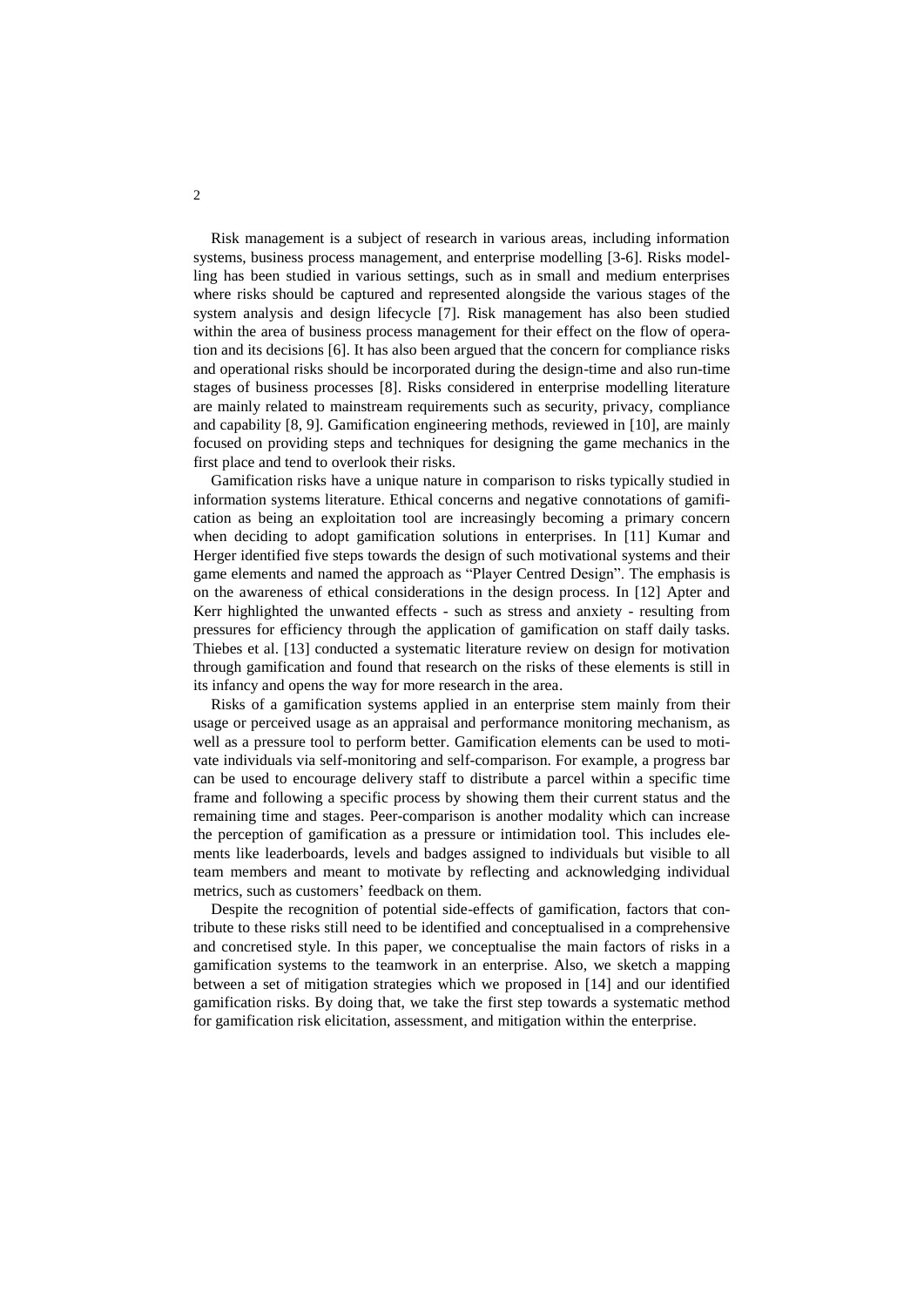## **2 Research Method**

We conducted a three-stage empirical study employing multiple data collection methods from different sources aiming to increase the diversity and the credibility of the results. We adopt a multi-methods qualitative approach [15]. We summarise our method in Table 1.

In the exploration stage, we first identified a preliminary set of risks of digital motivation in its different versions, including gamification [16], game with purpose [17] and persuasive technology [18]. This was mainly informed by literature in risk assessment and management [19], value sensitive design [20], and group dynamics [21]. The identified risks were used as a template to guide a secondary analysis of data collected via interviews with experts, managers and end users in gamification related field. The primary analysis results were published in [1, 14, 22] and were meant for good engineering practices towards accountable design and ethics of gamification in general. We created a taxonomy of risks about gamification elements and used it as a basis for ten further interviews with specialists in computing, social informatics, and psychology, as well as practitioners and managers from selected business workplaces. From these interviews, we developed a more refined set of risks factors and mitigation strategies to be explored further in the second stage.

The second stage, the confirmation and enhancement stage, aimed to confirm the results of the first stage and to identify further gamification risk elements, as well as factors and situations which contribute to their emergence. To this end, an observational study was conducted in two gamified call centres in two large multinational businesses. The total duration of observations was two months, consisting of a month in each company. By observing two companies, we increased the chance of identifying different practices of gamification elements in different populations. Each of the call centres included over 50 staff. The first belonged to a tourism company, while the second to a telecommunication company. The setup in both call centres featured agents in their private cubicle offices, answering customer calls using headphone and a screen. Agents were distributed into teams on a self- constructed basis, motivated by their collective performance. A member of the research team interviewed an experienced supervisor in each centre to learn about the environment, the workflow, the gamification techniques used, real statistics, and qualitative analysis of achieved results. Gamification mechanics used in the first call centre included leaderboards for teams' collective performance and badges sent by the supervisors based on individual performance. The second call centre used a point system in which each team worked collectively to solve customer issues and gain points which lead to a 10% increase in salaries at the end of the month for the winning team. Also, the names and photos of staff in the winning team were displayed in an honour board visible to all. In both companies, the role played by the researcher was a *participant as observer* [23] to observe the actual work environment, collect data, and have discussions with both call agents and supervisors during the observation period.

The third stage was designed to (i) clarify the results of the first and the second stages and to (ii) map between the risks discovered through these stages and a set of 22 risk mitigation strategies which we proposed in [14] and meant to detect and man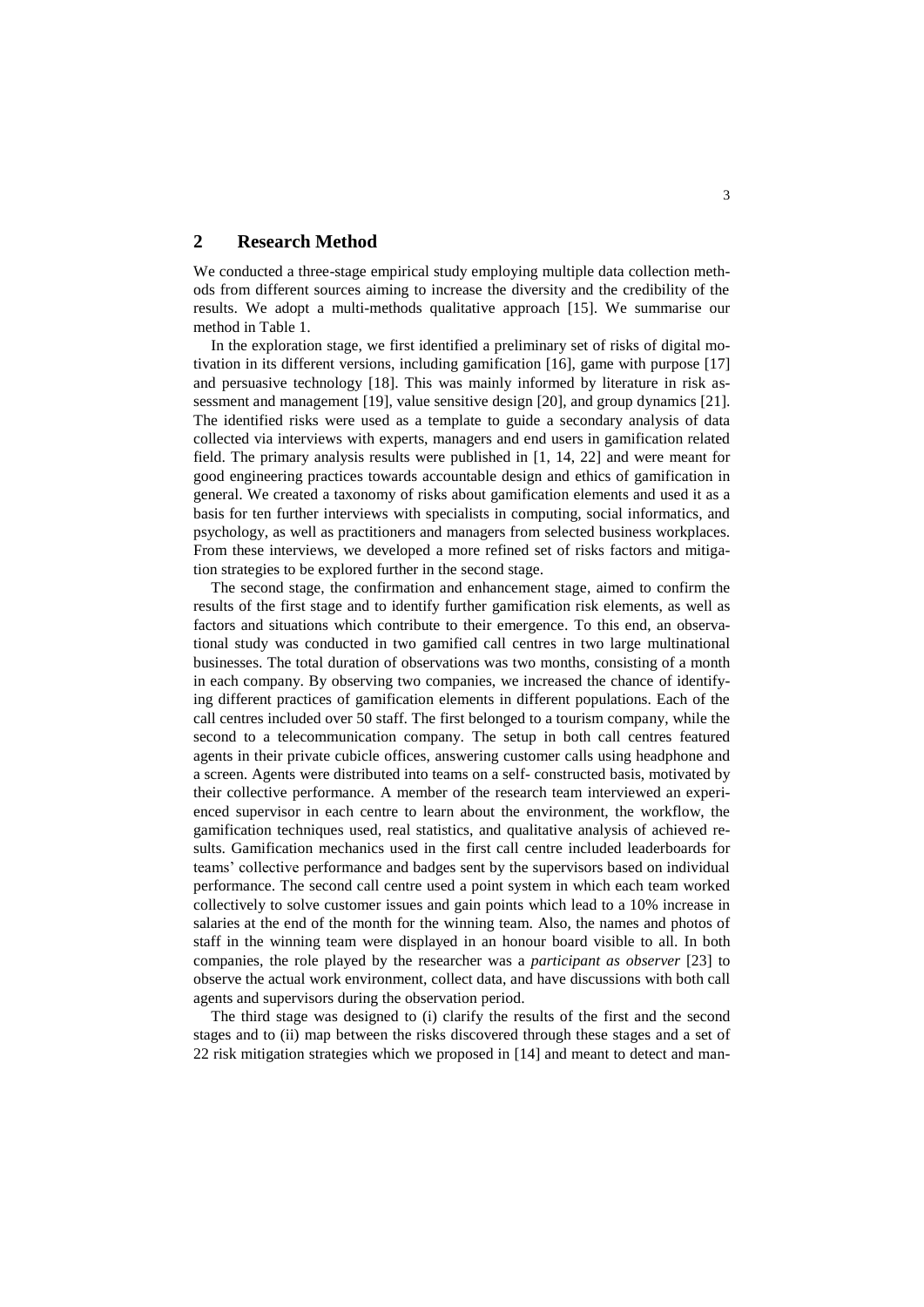age the potential effects of gamification on teamwork. To achieve the first purpose, we conducted interviews with agents, supervisors and managers in the workplace, to clarify the results of the observation study which were themselves elaboration refinement and extension of the results of the exploratory phase. The interviews followed a semi-structured style. Fifteen interviews were conducted with ten agents, three supervisors and two managers. To achieve the second purpose of this stage, a focus group was conducted with seven participants from diverse backgrounds to map the 22 strategies to a set of identified risks of gamification to enterprise teamwork. At the start of the focus group, participants were given a presentation to familiarise them with the context. Also, they were given scenarios to immerse them in the problem and its context. They were asked to use card sorting and map the strategies given in cards with another set of cards containing the risks. The results are discussed in Section 4. Qualitative data collected in the studies were content analysed according to the six phases of thematic analysis proposed in [24]. All studies were reviewed and approved by the Bournemouth University Research Ethics Committee.

| $1st$ Stage                                             |                   | 2 <sup>nd</sup> Stage | 3rd Stage            |                    |
|---------------------------------------------------------|-------------------|-----------------------|----------------------|--------------------|
| <b>Exploration</b>                                      |                   | Confirmation          | <b>Clarification</b> |                    |
| <b>Secondary anal-</b><br>ysis & Litera-<br>ture review | <b>Interviews</b> | <b>Observation</b>    | <b>Interviews</b>    | <b>Focus Group</b> |
| -Review of the                                          | Interviews with   | Two months in two     | Fifteen Inter-       | Seven Partici-     |
| related literature                                      | ten experts in    | call centres belong-  | views in two         | pants from         |
| on:                                                     | various related   | ing to:               | business             | various back-      |
| Gamification                                            | fields:           | - Tourism agency      | companies:           | grounds:           |
| ethics.                                                 | - Two, experts    | established for 40    | - Ten, call          | - Two, Re-         |
| Risk assessment                                         | in computing      | years with over 50    | agents               | quirements         |
| in information                                          | and social in-    | call agents.          | - Three,             | Engineering        |
| systems,                                                | formatics         | - Telecommunica-      | Supervisors          | - Two, Hu-         |
| Game Mechanics.                                         | - Four, experts   | tion company has      | - Two, Man-          | man-               |
| Group Dynamics                                          | in psychology     | over 19 years of      | agers                | Computer           |
| - Secondary                                             | and cyber-        | experience and        |                      | Interaction        |
| analysis of data                                        | psychology        | more than 50 call     |                      | - One, User        |
| gathered in pre-                                        | - Two, practi-    | agents.               |                      | Modelling          |
| vious work con-                                         | tioners           |                       |                      | - One, Cyber-      |
| ducted in                                               | - Two, manag-     |                       |                      | Psychology         |
| [1, 14, 22]                                             | ers               |                       |                      | - One, Busi-       |
|                                                         |                   |                       |                      | ness Man-          |
|                                                         |                   |                       |                      | agement            |

**Table 1.** Research Method Stages

# **3 Gamification Risks and Risks Factors**

We identified five main classes of risk factors, summarised in Fig. 1, which are related to performance, societal and personal, goals, tasks and gamification elements. Main risks associated with these factors are written in underline and *italic* text.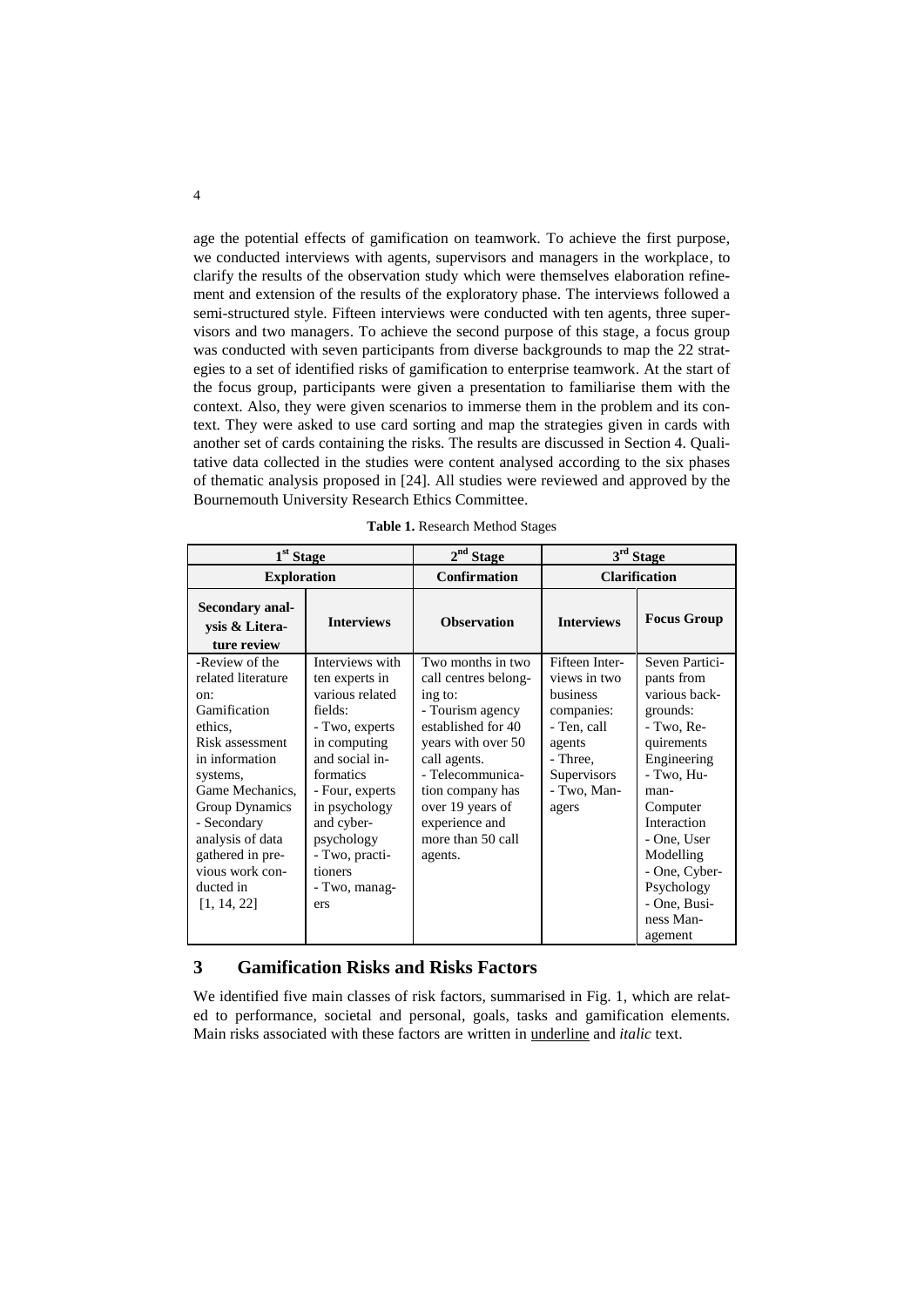

**Fig. 1**. Conceptualisation of Gamification Risk Factors to Teamwork

## **3.1 Performance Related Risk Factors**

Performance is defined as "scalable actions, behaviours and outcomes that employees engage in or bring about that are linked with and contribute to organisational goals" [25]. Performance monitoring is commonly used in organisations and has become widely pervasive with the aid of digital tools [26]. While a principal aim of gamification in an enterprise context is to increase staff performance, we found that this could lead to the following four main risk factors.

Performance Collectivism. Gamification elements, using rewards and feedback on the collective performance of staff, might have a negative influence on the level and quality of collaboration among them. Risks of *free riding* occur when some team members tend to perform less well as they receive rewards equal to others, regardless of their individual performance. Moreover, risks can be seen when some team members *work only to meet the minimum task requirements* without paying enough consideration to the level of quality of their work. Although the collective performance is needed for the sense of teamwork, these situations might affect the work collaboration and create a risk in the workplace. In other words, solving such issue requires mitigation techniques which support a sense of auditing and checking strategies, rather than just avoiding collective performance tasks.

**Performance Feedback.** Feedback related to staff performance is a vital element of motivation, but it may also contribute to risks related to the quality of teamwork environment. An example is a badge or an avatar representing the current status of work quality. The main risk here is the *misjudgement* of performance. In a teamwork environment, feedback can be based on self-comparison, i.e. comparing performance to one's own performance in the past, peer-comparison feedback, i.e. comparing a per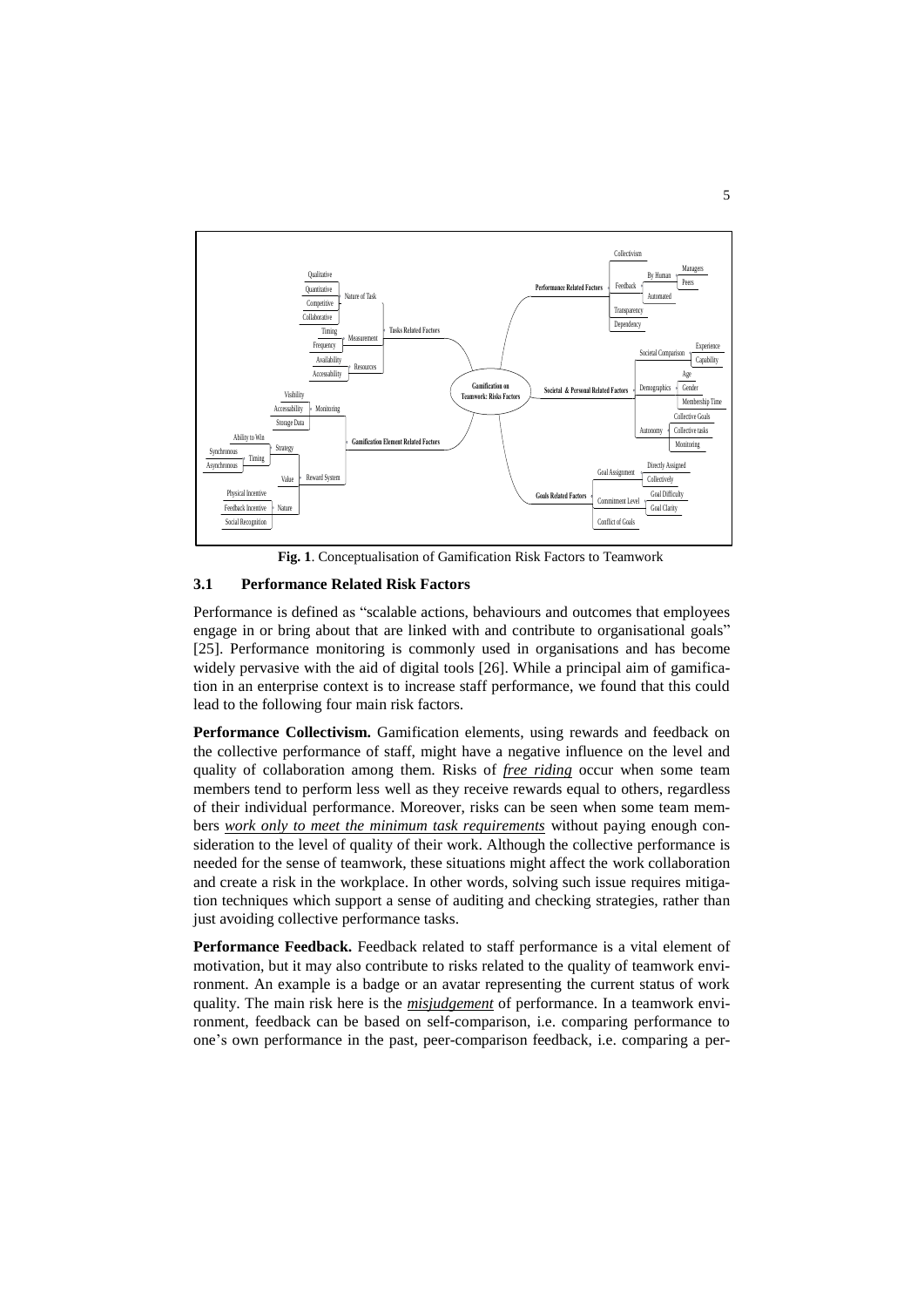son to others in their team, or collective-comparison feedback*,* i.e. comparing teams' performance to each other.

Our results showed different preferences about receiving performance feedback which shall be met to avoid risks. The source of feedback is the primary factor. Feedback can be generated by managers based on human-made judgments or software based on algorithms. Feedback from a human is seen to overcome the limitation of machines of measuring performance only based on the software-monitored performance indicators, e.g. number of calls answered but without looking at the quality and difficulty of the issue. Feedback from machines would suit the performance of tasks which are uniform and quantity based. It can also be preferred when objective measures are provided, e.g. customer feedback and rating. Manager feedbacks can reduce risks when the task is quality oriented and uneasily measured by machines. To reduce these risk, a blended approach can also be needed, e.g. when managers moderate the judgments made by the software. Besides the perceived misjudgement in feedback, *clustering groups* is another risk which can stem from feedback based on collective performance in teamwork. Top performers members may form their own teams and win. Moreover, feedback can be associated with past performance, e.g. examples of the previous behaviour in a task which might help to ease the future work [27]. In a teamwork environment, receiving such type of feedback may have a negative influence on staff that recently joins the team. It may *lower self-esteem* or make them less motivated to engage with the team.

**Performance Transparency.** Transparency of a gamification system collected performance data, and judgments derived from processing such data, manifests itself in three ways; transparency to managers, transparency amongst acquaintances involved in or doing the same task and, finally, transparency with staff in the department or the organisation. Although performance transparency can mitigate risks about perceived unfairness and conspiracy, it seems that several ethical and moral concerns arise as a result of it [28]. There is a fine line between transparency as an enabler for trust in a gamification system and as a *counterproductive comparison* and *pressure* tool. For example, disclosing the number of calls answered and points earned by each agent can increase competition and improve performance but, at the same time, it may convert sales representatives to set their performance goals based on other staff performance rather than the company target. In the observed call centres, performance transparency causing staff to be featured on the leaderboard, did not appeal to those who "*did not like to be known as a top performer because others start to come to their desk and keep asking help*". Transparency can increase the chance of *anchoring bias* among them by looking at each other's performance as a benchmark rather than realising their own strengths and skills and aiming to employ them in better-suited tasks.

**Performance Dependency.** The likelihood of risks in a teamwork environment increases when gamification techniques monitor and reward staff performing tasks which cannot be fully achieved independently. In the case of our call centre observations, risks of frustration and tension increased when an agent from the customer calls team needed support from a busy IT team to close a customer complaint. This can give rise to *bribes*, where a person may need to offer something in return to their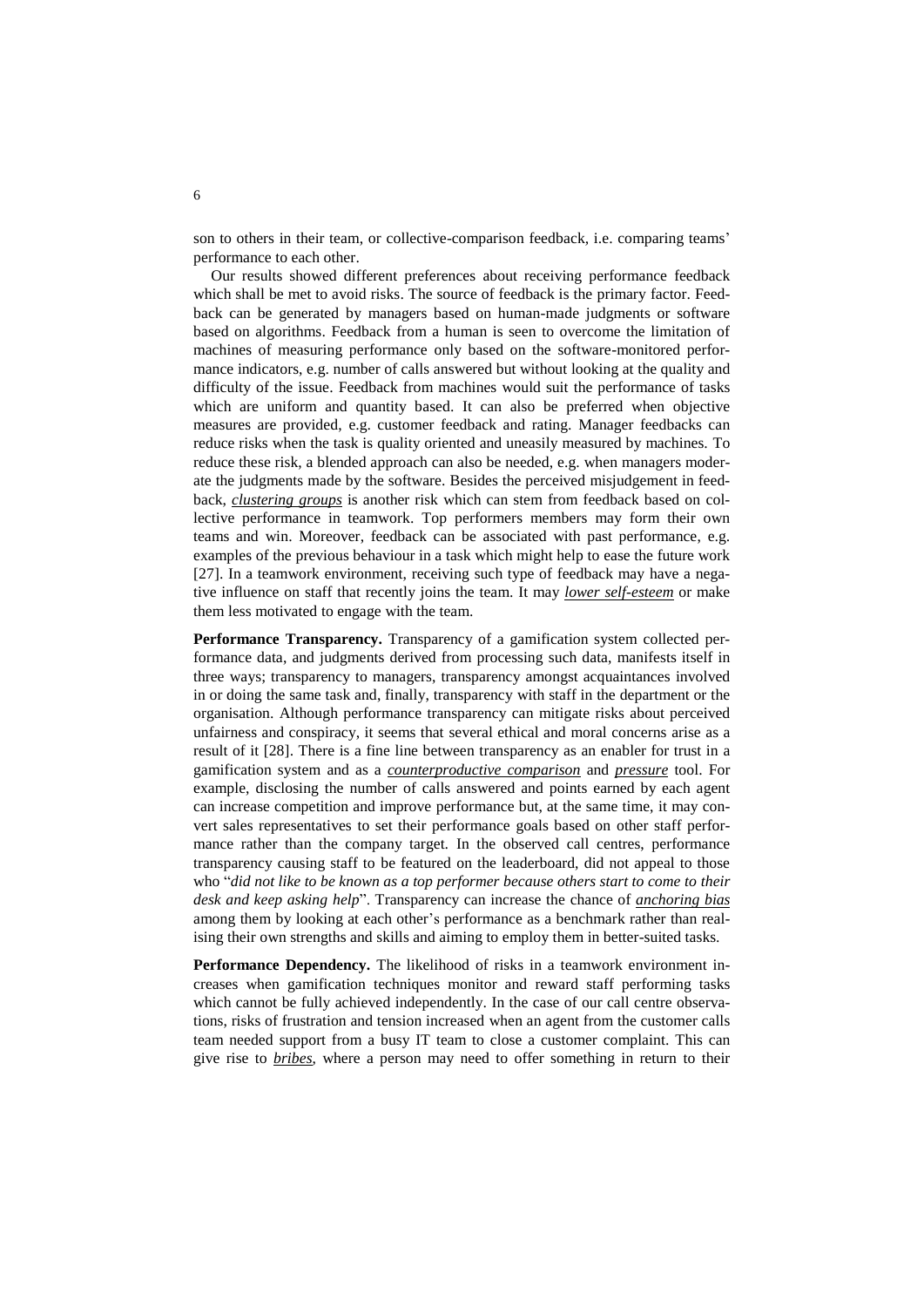dependees to get the gamification reward [1]. Addressing this issue, we should design gamification mechanics in a way that recognises potential deadlocks with the ultimate goal of not affecting the level of assistance required between staff.

## **3.2 Societal and Personal Related Risk Factors**

Societal factors relate to the effects of a behaviour or a perception in relation to other staff, while personal factors relate to traits and inherent characteristics of staff.

**Societal Comparison.** Comparing staff with different capabilities and experiences, especially on a competitive basis, is a significant risk for a gamification system*. Lowering self-esteem and intimidation* are examples of such risks. Comparison is an essential game mechanics. Its design should seek to incorporate the differences between subjects, and measure their progress in a relative way.

**Demographics.** Age, gender and team membership duration influence acceptance and attitude towards games and gameplay applied to teamwork [29, 30]. It can be argued that: "*being with younger members in the same teamwork is frustrating, as they have better ability in digital techniques and their chance of winning the reward is higher*". It can further be argued, that the appreciation of rewards of social benefits and collaborative nature, and those of competitive nature, can differ by gender [31]. The *novelty effect* of gamification technology means it can be initially exciting for new members, but become less useful for those with more extended experience [32].

**Autonomy***.* Being obliged or pressured to be part of a gamification system in a prescriptive way can be detrimental [28]. Self-determination theory states that autonomy is one of the human psychological needs [33]. Flexibility and freedom of choice in tasks and goal allocation, primarily when performed collectively within groups, can encourage better teamwork collaboration, and reduce the likelihood of conflicts. For example, as identified in the result of this study that, pre-defined steps in a gamification tunnelling based technique, e.g. progress bar with tasks and milestones, might be preferred by staff who prefer serialism. Alternatively, staff who have higher autonomy and prefer holism may experience such monitoring and feedback as negative reinforcement.

#### **3.3 Goal Related Risk Factors**

The results identified some risks which can be introduced to the teamwork environment can be related to the goals factors, either main gamification goals, e.g. increase staff performance or personal staff goals, e.g. winning rewards.

**Goal Assignment.** Goals in teamwork can be assigned directly such as by a manager, or collectively among team members. Assigning goals might affect the motivation to perform a task. For instance, "*the directly-assigned goals make staff working like a machine and affect their creativity in a task and the interest to perform it*". On the other hand, in collective goal assignment, staff with high self-efficacy and confidence in their skills and ability to reach goals have more influence in setting goals for the team [34] and this result in *stress* to others afterwards. Staff with high self-efficacy would prefer more challenging goals than staff with lower self-efficacy [34]. Hence, managing the participation in goal setting is a key to set participatory goals.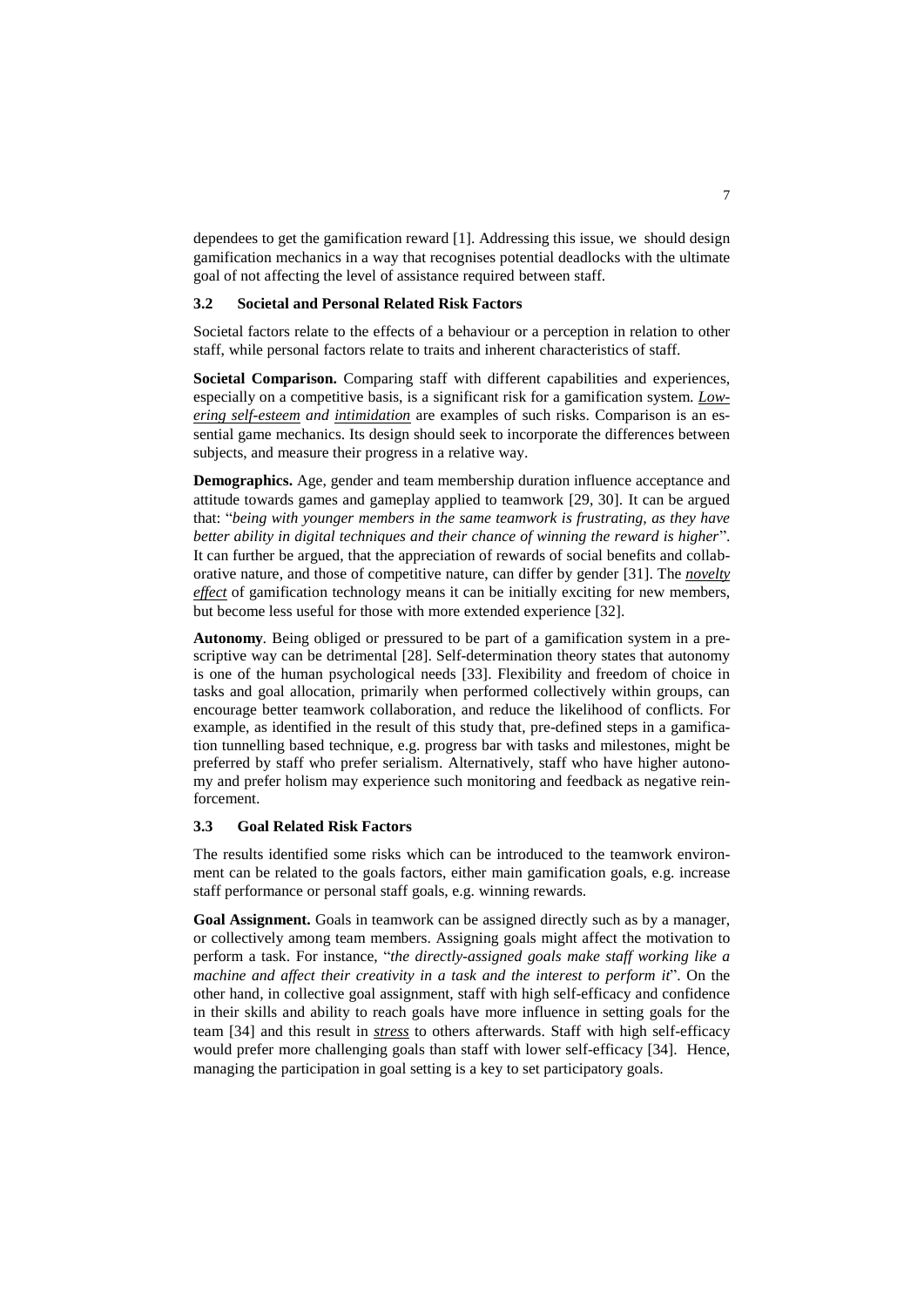**Commitment Level**. Staff with higher self-efficacy tend to be committed more to assigned goals than those with lower self-efficacy [34]. In teamwork, lack of commitment to goals is strongly related to the level of performance in a task [35]. This is affected by two factors; goal difficulty and goal clarity.

*Goal Difficulty.* This indicates "*a significant drop-off in performance as goal commitment declined in response to increasingly difficult goals*" [36]. Moreover, there is a contradictory relationship between goal commitment and goal difficulty [36, 37]. Our study showed that in gamification teamwork where goals have been set collectively or via managers, the possibility of staff facing difficulties or discomfort in achieving goals is high. Consequently, such difficulties might affect their engagement with the team and create risks like *lowering self-esteem* and *deviation* from the primary goal.

*Goal Clarity.* It refers to the metrics and steps required to consider a goal achieved*.*  Lack of clarity is another source of risk in gamification which might have an impact on staff's ability, intention or desire to commit to a goal. An example of this would be the case of adding a progress bar to motivate a call centre agent to help a client in completing an online registration form, but without clearly explaining why the client is given the help, or what system is used to evaluate the outcome.

**Conflict of Goals**. One of the primary reasons for having ethical and well-being issues in gamification systems is its potential conflict between stakeholders interests [38]. In a teamwork environment, conflict of goals can occur with a collectively assigned goal. This might affect the gamification system and cause staff to have a *lack of engagement* or a *lack of interest* in a task, failing to achieve the system goal. A participant stressed the conflict between being *"on probation and having to perform well to get the job permanently, and being with staff who already passed their probation and have different goals in the system*". This can have an effect on the performance, such as working extra hours and doing other staff tasks who are not under the same pressure, to appear on the leaderboard and prove efficiency.

#### **3.4 Task Related Risk Factors**

Engaging staff more successfully with a task is a key objective of a gamification system. The result of this study indicated gamification risks on team working stemming mainly from the characteristics of the task being subject to gamification techniques. For example, applying a gamification element such as a leaderboard - which follows a competitive ecology - to a collaborative task could have a negative impact on the intra-group relationships. In the following section, we explore three task-related risk factors about gamification in teamwork.

**Nature of Task**. A quantitative based task might introduce a risk such as *reduce the quality* of the work*.* For example, customer satisfaction may suffer if the reward is based on the number -rather than the quality - of customer calls. In quality tasks, the risk can be seen by the lack of clarity in setting task specification and requirements. In other words, one way to judge staff performance in quality based tasks is the systematic performance judgment based on electronic monitoring or feedback; this might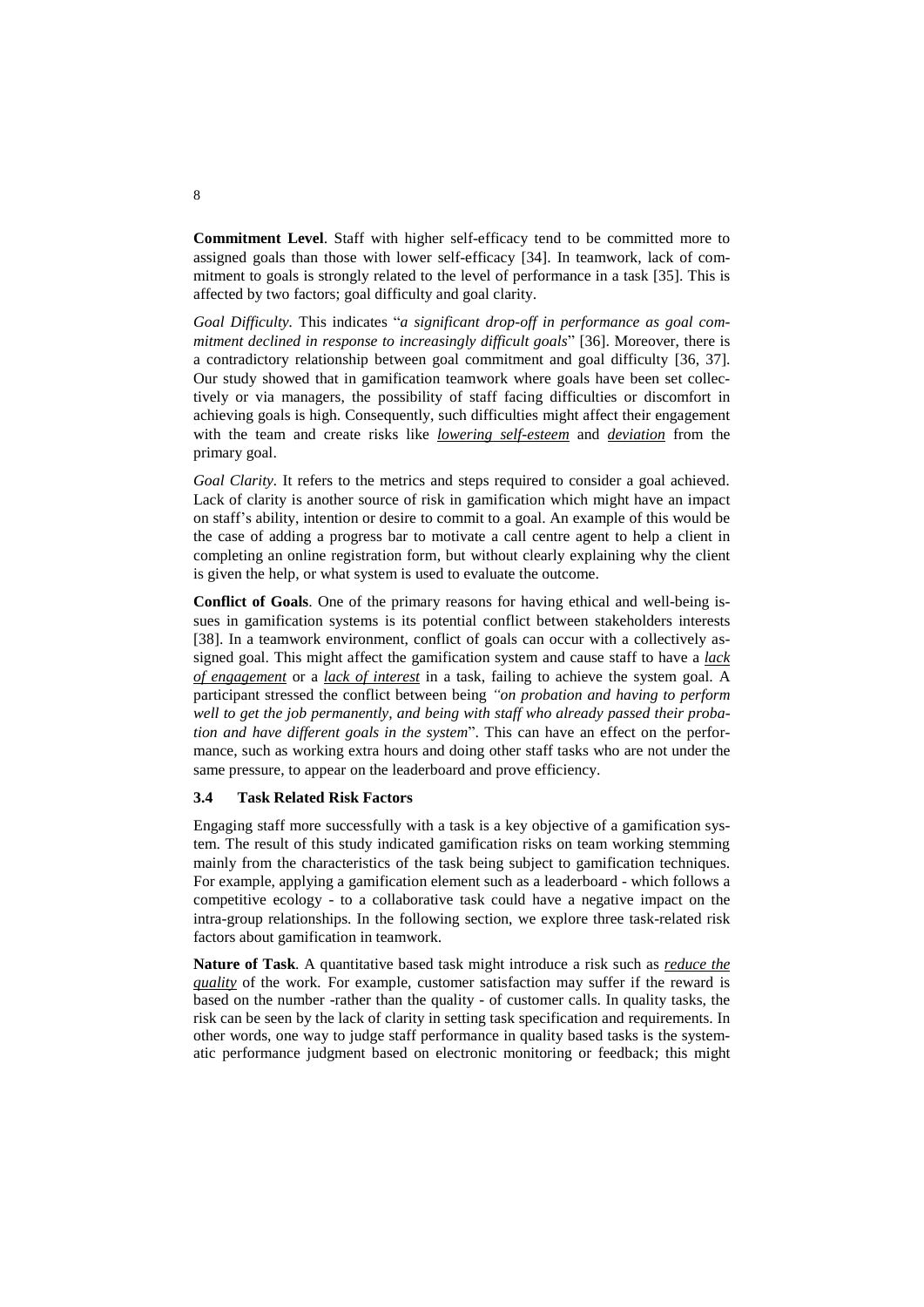increase the chance of *unfairly judge* staff performance, e.g. using predesigned automated measurements. Participants argued that: "*it is unfair to be judged only based on monitoring customer calls*", implying that the work required cannot be accurately reflected solely by the actual effort required. They added: "*the quality might be affected by a variety of elements like the level of difficulty and clarity in customers' requests as some are easier than others*".

 Also, risks might also occur if the task is of a competitive nature. Our analysis of the observation notes suggested that adding a gamification element to a competitive task can still affect the required level of collaboration among staff in the work environment. For example in the call centre, staff may choose not to share a good solution for common customers issue with their colleagues to increase their chance to uniquely and efficiently solve more customers complains and win the reward. Similarly, risks also can occur when adding a gamification element to a collaborative task. Our study indicated that a situation like social loafing, where individuals reduce their effort when working with a group and rely on others, has a high chance to appear if a collective task is motivated using inter-group competition.

**Measurement.** Measuring staff performance is essential to decide on rewards and feedback provided through gamification elements. Failure or limitation in such measurement can lead to side-effect on the teamwork environment. Two main factors are duration and frequency.

*Timing.* The real-time ability in gamification elements to track staff performance and send real-time feedback makes the duration of the measurement a source of risk, e.g. unfair judgement. For instance, if the measurement of staff engagement in answering a call is based on real-time voice analysis, such as the level of comfort of the client and the friendliness of the call agent, this might lead to unfair judgments. The staff could be affected via various elements, e.g. difficult customer or inquiry during the performance measurement duration in such motivational technique which might cause *unfair judgment* of their engagement in a task. A participant argued that:" *judgment based on real-time observation of our performance might be affected by reasons like difficult customer or issue which could increase the possibility of bias"*.

*Frequency*. Some staff may be more motivated by a daily performance report, while others would prefer it at the end of the task, as evidenced by one participant who stated: "*I prefer to be measured on a monthly basis to be motivated more as I might feel frustrated if I know the result before, like based on weekly or daily results*". Hence, having both kinds of staff on the same team might have adverse effects on the team.

**Resources.** The availability and accessibility of resources are essential factors which assist staff in performing tasks more effectively. For example, LiveOps, an application for online call centres, facilitates the real-time recording of customers' personal details. Hence, in competitive teamwork environments, where staff compete to win rewards, access to such resources plays a vital role in both individual and team performance. As a result, careful consideration is needed to avoid introducing *unwanted bias* which could affect staff motivation. In the call centre observed, it was noticed that some tasks required external resources, i.e., resources from another, potentially competing, team. This made the possibility of winning the gamification reward de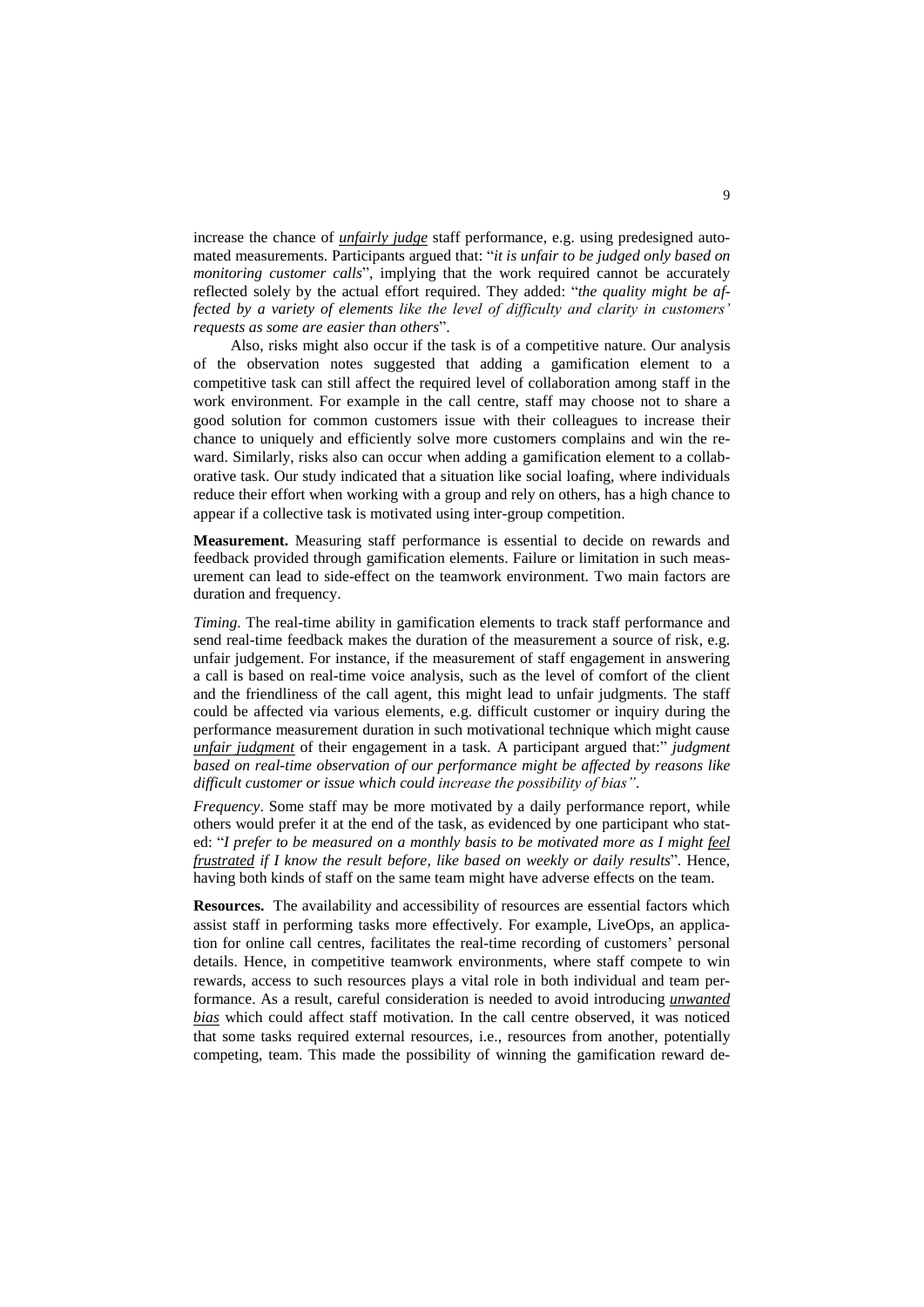pendent on resources from others, which affected the gamification system and created risks. One participant in the call centre commented that "*some tasks required external resources from others which might affect the competition". Similarly, in such situa*tions, where there are team metrics and team rewards, the likelihood of other negative behaviours such as *work intimidation* is increased.

#### **3.5 Gamification Design Related Risk Factors**

Gamification elements refer to those motivational techniques which can be added to the environment to engage, motivate, and monitor staff involvement in the workplace, to increase their engagement and achieve business goals. Commonly used examples of such elements are points, leaderboards, badges and missions. The digital nature of the motivational elements adds more effective features such as real-time monitoring and feedback, and tractability and traceability of staff's performance. However, the gamification element also introduces risks, especially around the lack of validation and implementation strategies. For example in the call centre observed, some staff continued to work without taking breaks, due to their perception that their performance - as shown on the leaderboard - was being scrutinised by other staff in the department. This might have a negative impact on the quality of their work or possibly their well-being. Below, we discuss the two main risk factors we identified about the gamification elements.

**Monitoring**. Monitoring is an essential mechanism of most gamification elements which support the enhancement of staff performance. It can help staff to engage more in a task by regulating their performance or behaviours. However, monitoring can also have negative consequences in a teamwork environment, due to the following factors.

*Visibility.* It was noticed in the call centre observed that some staff had concerns regarding what would be visible to colleagues, either in the same or other teams. For example, displaying the number of calls each team member has answered could impact *the coherence of the group* via dividing staff into new intra-groups based on their performance in a task [39]. Staff preferred their current performance to be visible to their managers or themselves only, with the choice to share it with others.

*Accessibility.* In a gamification system, decisions are made based on information gathered from the environment. In a teamwork setting, the accessibility of staff information in the monitoring technique might have a negative influence on the teamwork. For example, one agent in the call centre commented: *"I prefer to have the ability to decide what the system can access regarding my personal information and also what my team members are able to access".* Risks like *infringe staff autonomy* can result from monitoring staff as they perform a task. For example, a supervisor in the call centre mentioned that they could access and monitor staff calls at any time. Some staff in the call centre agreed that they "*prefer to know the accessibility time and the sort of information that has been collected*".

*The Storage of the Data.* The staff could have concerns about the type of information stored on the system and the access to such information. In a teamwork environment,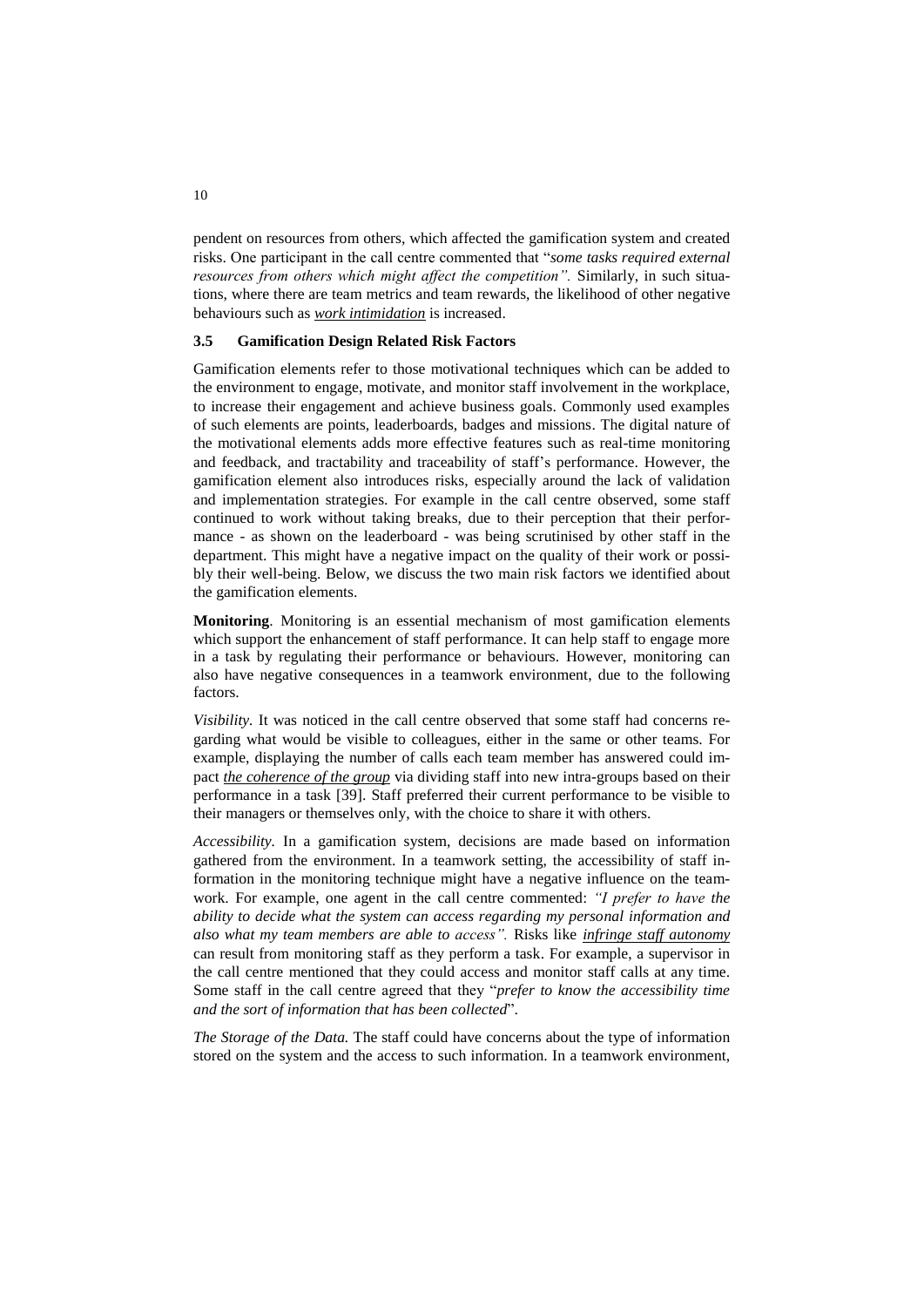a risk can be seen when performing competitive tasks, where teams might have access to data stored by other teams which might have a negative effect on the gamification system, i.e. *ineffective competition*. For example, in a fitness application where people are motivated by comparing their performance with peers, making the stored history available to others might affect the competition and *kill the joy* of the system.

**Reward System**. The primary motivator of most gamification elements is the reward mechanism. A reward system is another essential factor of the gamification that needs careful consideration to avoid adversely affecting the teamwork. Within the workplace, the gamification reward takes the form of physical rewards, feedback, or public recognition. The reward might be a source of risks in a gamification system due to the following factors.

*The Strategy.* Staff have a variety of preferences regarding how they want to be rewarded, which makes the strategy a potential risk factor in a teamwork environment. The strategy of the reward can be seen as a risk when the strategy introduces a sense of *perceived exploitation* in the workplace. Exploitation can occur when staff feel that their extra performance and quality of work are not rewarded. For example, this can happen when the reward strategy in place only rewards the best performance. It would be preferable, in such circumstances, to have a gamification strategy which recognised everyone's performance, and hence, supported teamwork.

*The Ability to Win the Reward.* Staff with low self-esteem might have difficulty to participate in tasks in teamwork when the ability to win the reward is high, which could have a negative effect on the coherence of the team. In the call centre observed, staff could be classified into two categories, those who preferred to be motivated to win the reward using a challenge, and those who found it a source of obstruction. Mixing both types of staff in the same team or same competition might affect the system and create a risk such as *lack of group cohesion* in the workplace.

*The Timing.* A reward in a gamification system can either be synchronous or asynchronous. In real-time, the system allows managers to provide synchronous rewards, such as real-time feedback. This can happen when the required goal of the task is achieved, even before the end of the task time. One example would be answering the target number of calls before the end of the week or month. In the call centre, some staff stated that they: "*prefer to be rewarded after finishing the task not to lose my motivation*". However, a participant mentioned that "*I sometimes need extrinsic motivation while performing a task to increase my intrinsic motivation*". In teamwork, especially in competitive tasks, receiving synchronous feedback might *affect the quality* of the work negatively, especially when staff feel they have little chance of winning the competition.

*The Value.* A low-value reward might demotivate staff, limiting their engagement with a task, and affecting their quality of work. The value of the reward should reflect the actual effort staff contribute to a task. In teamwork, for collaborative tasks, the collaboration might be affected when some staff are less motivated to participate in the task due to their perception of low-value rewards. The overall finding indicates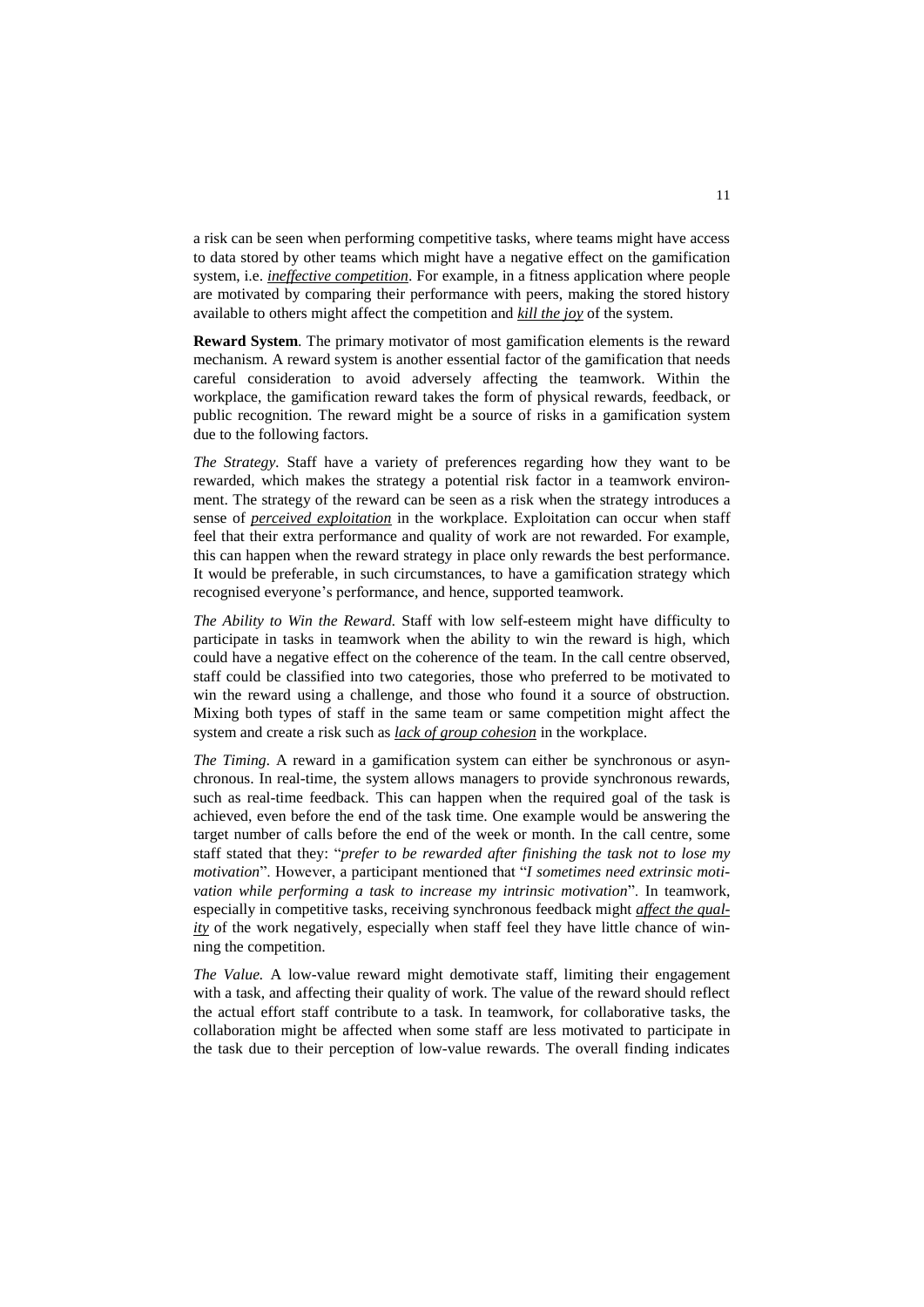that the value of the reward is recommended to be heavily connected to the level of performance staff required to win the reward, to avoid the risk of reducing motivation.

*The Nature of the Reward.* This can have different forms, e.g. physical reward, feedback, or public recognition. In the call centre observed, all of these rewards were used to motivate staff. The impact of the nature of the reward is heavily connected with the personality of individuals. The differences in staff preferences about the nature of reward might cause a risk in teamwork effectiveness, which can, in turn, affect the achievement of business goals. Some agents commented that "*we feel more motivated to participate in a task with physical rewards rather than other types of rewards*". Risks like *negative participation* might occur in the system applied in teamwork when some members are less motivated as a result of the nature of the reward.

# **4 Gamification Risks Vs Risk Management Strategies**

The analysis in Section 3 demonstrated the need for careful consideration and design principles when applying gamification elements and managing their risks on teamwork. In this section, we link the risks discussed in Section 3 with a set of 22 strategies proposed in [14] to detect and manage the potential effects of the gamification system on teamwork. A focus group with seven participants from different professional and academic background was conducted to map identified risks to mitigation strategies. Table 2 gives a summary of the findings. Risk management strategies can be applied (i) to detect and identify risks, (ii) to prevent or reduce the chance of the risk, (iii) to resolve the risks or alleviate their effect when it happens.

 Risks about staff performance when doing a job as a group, e.g. *free-riding*, *social loafing* and *work intimidation,* can be detected and alleviated using strategies which employ *auditing*, *member checking* and *random monitoring*. Gamification design strategies like a *reward for helping others* and *reward for of individual contribution* can be then applied as resolution strategies. Strategies revolving around setting rules and agreements like *common ground rules* and *commitment* can be used to prevent or reduce the likelihood of risks related to *misjudgement* and honesty like *anchoring bias* and *exploitation*.

 The observation and interviews in the two call centres involved in this study showed that some risks need to be managed during the stage of gamification design and its introduction to a teamwork environment, whilst other risks might need to be managed when they or their indicators appear while the system is in operation. Some risks can benefit from being managed at both times. Management strategies that help setting up agreements and rules amongst multidiscipline staff involved in gamification would fit more at the design stage. Practitioners and managers interviewed agreed that strategies for collective agreement and participatory decision making like, *get everyone involved*, *commitment*, *voting* are best applied at the design stages to increase the intrinsic motivation and acceptance of a gamification system. This is due to taking part in its design process and hence reducing the chance of risks like *work to meet the minimum requirements*, *bribe for exchange*, *social loafing* and *free riding.* While the system is already in operation, surveillance strategies like *peer-rating*, *member checking and self-assessment* can help to detect and possibly resolve risks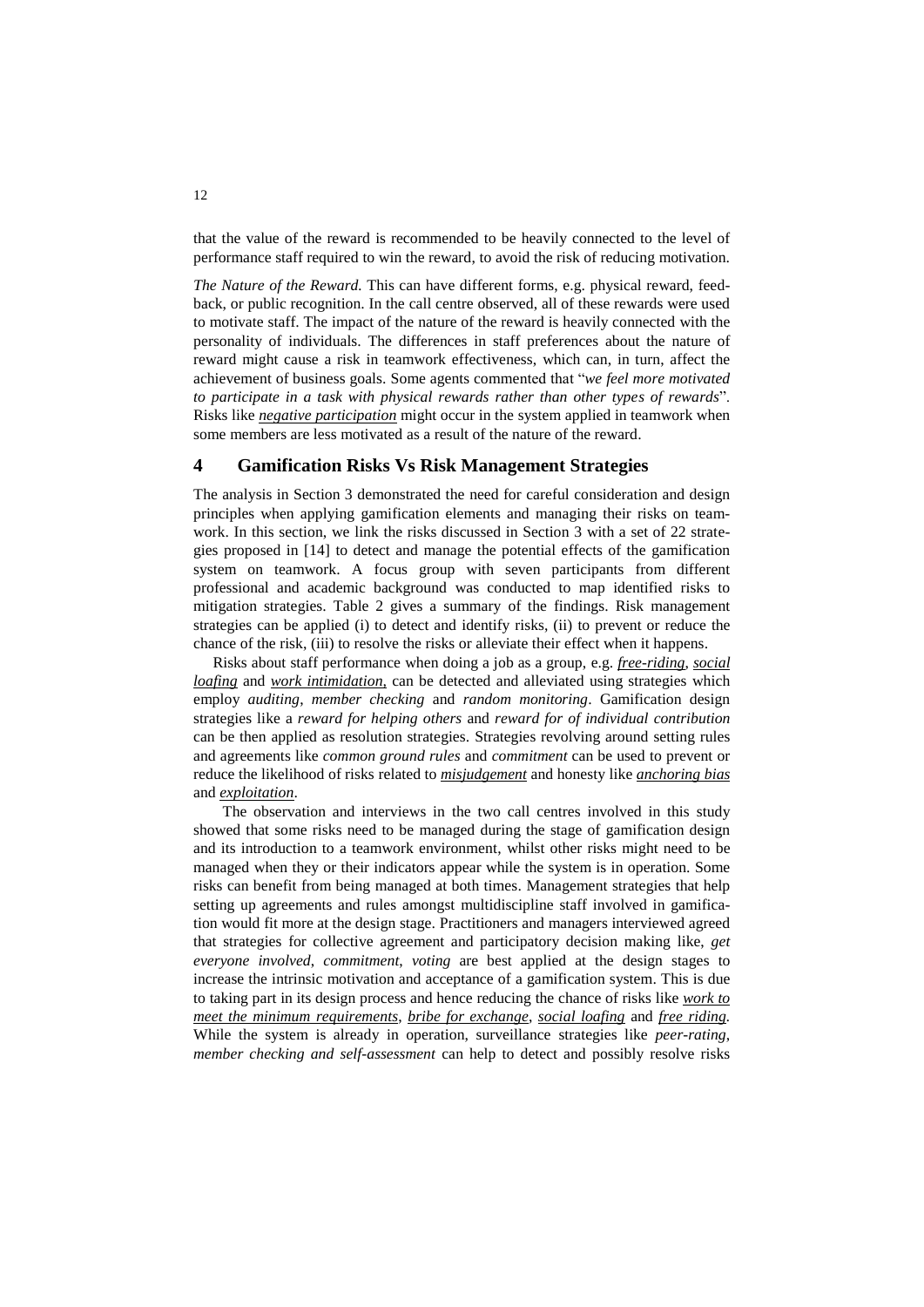related to measurements and rewarding such as *misjudgements* of performance and *lack of engagement* in collective tasks or goals.

| <b>Risk</b>                      | <b>Exemplar of Mitigation strategy</b>                                                                                                             |  |  |
|----------------------------------|----------------------------------------------------------------------------------------------------------------------------------------------------|--|--|
| Free-Riding                      | Auditing, member checking, random monitoring, get everyone<br>involved, commitment, voting, common ground rules, reward<br>individual contribution |  |  |
| Meet the minimum<br>requirements | Get everyone involved, commitment, voting, common ground<br>rules, norms                                                                           |  |  |
| Performance<br>Misjudgements     | Auditing, peer-rating, member checking, self-assessment,                                                                                           |  |  |
| Clustering groups                | Auditing, commitment, facilitator                                                                                                                  |  |  |
| Lowering self-esteem             | Reward for of individual contribution, random monitoring                                                                                           |  |  |
| Counterproductive<br>comparison  | Auditing, Anonymity                                                                                                                                |  |  |
| Negative pressure                | Auditing, reward for helping others, reward individual contribution                                                                                |  |  |
| Anchoring bias                   | Common ground rules, commitment, transparency                                                                                                      |  |  |
| Bribe for exchange               | Get everyone involved, commitment, voting, common ground rules                                                                                     |  |  |
| <b>Work Intimidation</b>         | Auditing, member checking, random monitoring, reward for<br>helping others, norms                                                                  |  |  |
| Novelty effect                   | Anonymity, rotations sensitivity                                                                                                                   |  |  |
| Deviation from goal              | Reward for of individual contribution                                                                                                              |  |  |
| Lack of engagement               | Peer-rating, member checking, self-assessment                                                                                                      |  |  |
| Reduce task quality              | Reward for of individual contribution, random monitoring                                                                                           |  |  |
| Social loafing                   | Auditing, member checking, random monitoring, get everyone<br>involved, commitment, voting, common ground rules                                    |  |  |
| Infringe autonomy                | Anonymity, managerial level monitoring, rotations sensitivity                                                                                      |  |  |
| Kill of the joy                  | Anonymity, rotations sensitivity, random monitoring                                                                                                |  |  |
| Exploitation                     | Common ground rules, commitment, peer-rating, member<br>checking, self-assessment, transparency                                                    |  |  |

**Table 2.** Gamification Risks vs Management Strategies

Finally, our strategies to manage risks raised a concern about the possibility of causing a domino effect, where a strategy might introduce or trigger more secondary unwanted risks and effects. For example, applying transparency strategy in staff performance as a risk management strategy could help to detect and alleviate risks in relation to misconception, conspiracy and unfairness such as, *anchoring bias*, *misjudgements* of performance and *perceived exploitation*. However, this strategy might introduce another risk like *infringe autonomy*, *negative pressure* and *lowering selfesteem* which might also trigger further risks such as *reduced task quality* and *deviation from goal*. Hence, this raises the need for a holistic method which utilises techniques like a participatory design, simulation and rehearsal for predicting scenarios, consensus building and catering for the multiple viewpoints.

# **5 Conclusion and Future Work**

In this paper, we made the argument that gamification shall undertake a risk assessment and management process to cater for its potential side-effects on teamwork. As a first step towards proposing theory-informed methods for gamification risk manage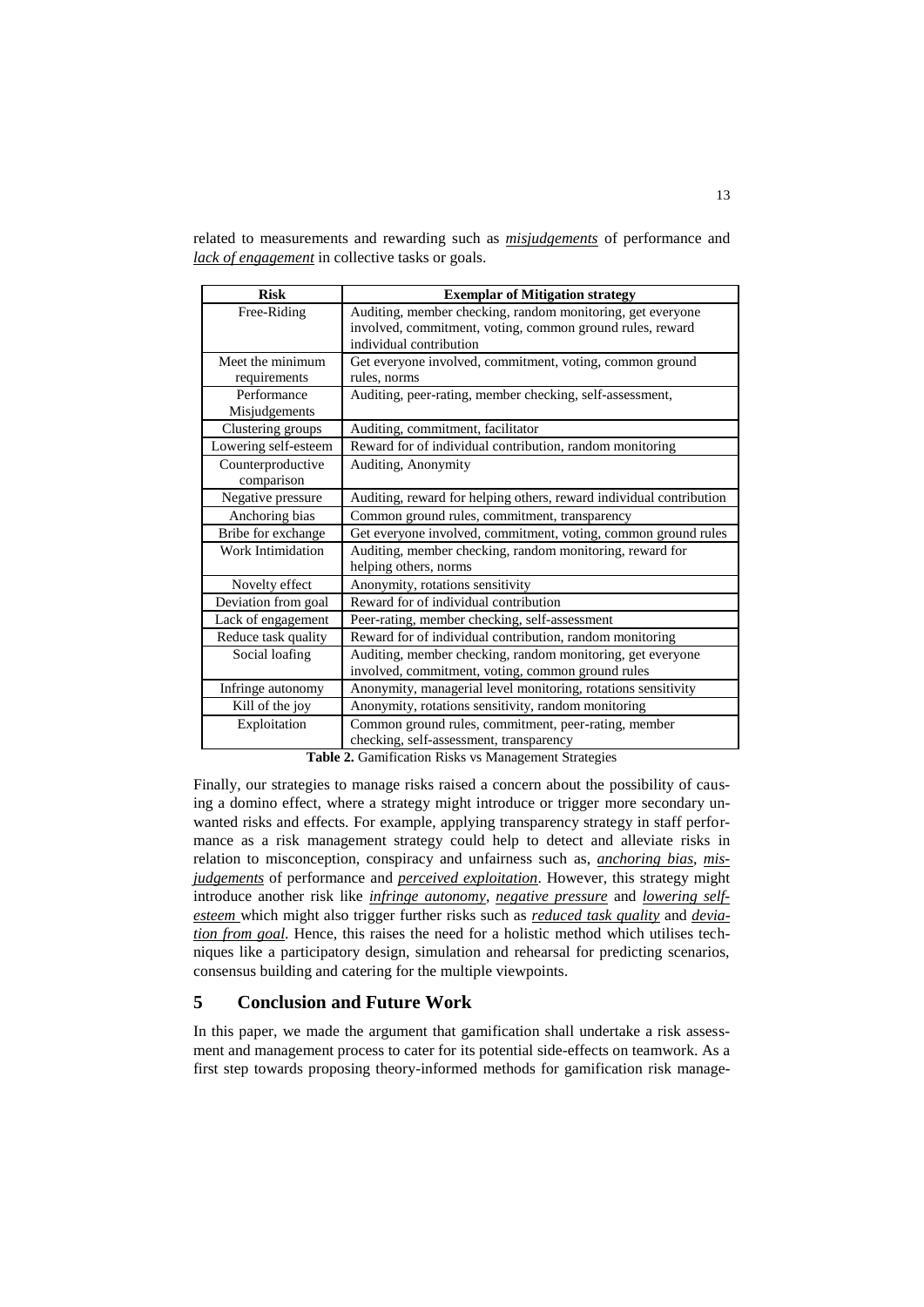ment, the research we performed in this paper contributed with taxonomies of risks factors, exemplar risks and management strategies. In our future work, we will utilise this knowledge and develop a method for detecting gamification risks and assessing their mitigation strategies. This will add to the literature in risks assessment and augment approaches to risk management especially at the early stages of the systems development such as those proposed in [19, 40]. Given the human-intense nature of gamification, we speculate our method to have a participatory nature and employee techniques that help exploration and speculation such as role-playing, rehearsal, simulation and scenarios.

## **References**

- 1. Shahri, A., Hosseini, M., Phalp, K., Taylor, J., Ali, R.: Towards a Code of Ethics for Gamification at Enterprise. PoEM. 197, 235–245 (2014).
- 
- 2. Forsyth, D.: An introduction to group dynamics. (1992).<br>3. Barata, J., da Cunha, P.R., Abrantes, L.: Dealing with Ri 3. Barata, J., da Cunha, P.R., Abrantes, L.: Dealing with Risks and Workarounds - A Guiding Framework. PoEM. 235, 141–155 (2015).
- 4. Alter, S., Sherer, S.A.: A General, But Readily Adaptable Model of Information System Risk. CAIS. (2004).
- 5. Muehlen, Zur, M., Rosemann, M.: Integrating risks in business process models. Presented at the ACIS 2005 Proceedings - 16th Australasian Conference on Information Systems December 1 (2005).
- 6. Suriadi, S., Weiß, B., Winkelmann, A., Hofstede, ter, A.H.M., Adams, M., Conforti, R., Fidge, C., La Rosa, M., Ouyang, C., Pika, A., Rosemann, M., Wynn, M.: Current research in risk-aware business process management-overview, comparison, and gap analysis. CAIS. 34, 933–984 (2014).
- 7. Vilpola, I., Ojala, M., Kouri, I.: Risks and Risk Management in ERP Project Cases in SME Context. BIS. 179–186 (2006).
- 8. Zoet, M., Welke, R., Versendaal, J., Ravesteyn, P.: Aligning Risk Management and Compliance Considerations with Business Process Development. E-Commerce and Web Technologies. 5692, 157– (2009).
- 9. Stirna, J., Zdravkovic, J., Grabis, J., Sandkuhl, K.: Development of Capability Driven Development Methodology - Experiences and Recommendations. PoEM. 305, 251–266  $(2017)$
- 10. Morschheuser, B., Hassan, L., Werder, K., Hamari, J.: How to design gamification? A method for engineering gamified software. Information and Software Technology. (2018).
- 11. Kumar, J.: Gamification at Work Designing Engaging Business Software. HCI. 8013 LNCS, 528–537 (2013).
- 12. Apter, M.J., Kerr, J.H.: Adult Play. Garland Science (1991).
- 13. Thiebes, S., Lins, S., Basten, D.: Gamifying Information Systems a synthesis of Gamification mechanics and Dynamics. ECIS. (2014).
- 14. Algashami, A., Shahri, A., McAlaney, J., Taylor, J., Phalp, K., Ali, R.: Strategies andDesign Principles to Minimize Negative Side-Effects of Digital Motivation on Teamwork. PERSUASIVE. 10171, 267–278 (2017).
- 15. Saunders, M., Lewis, P., Thornhill, A.: Research Methods for Business Students. Pearson Education (2009).
- 16. Deterding, S., Dixon, D., Khaled, R., Nacke, L.: From game design elements to gamefulness - defining "gamification". Presented at the The th International Academic MindTrek Conference Envisioning Future Media Environments,(2011).
- 17. Ahn, von, L.: Games with a Purpose. IEEE Computer. 39, 92–94 (2006).
- 18. Fogg, B.J.: Creating persuasive technologies an eight-step design process.